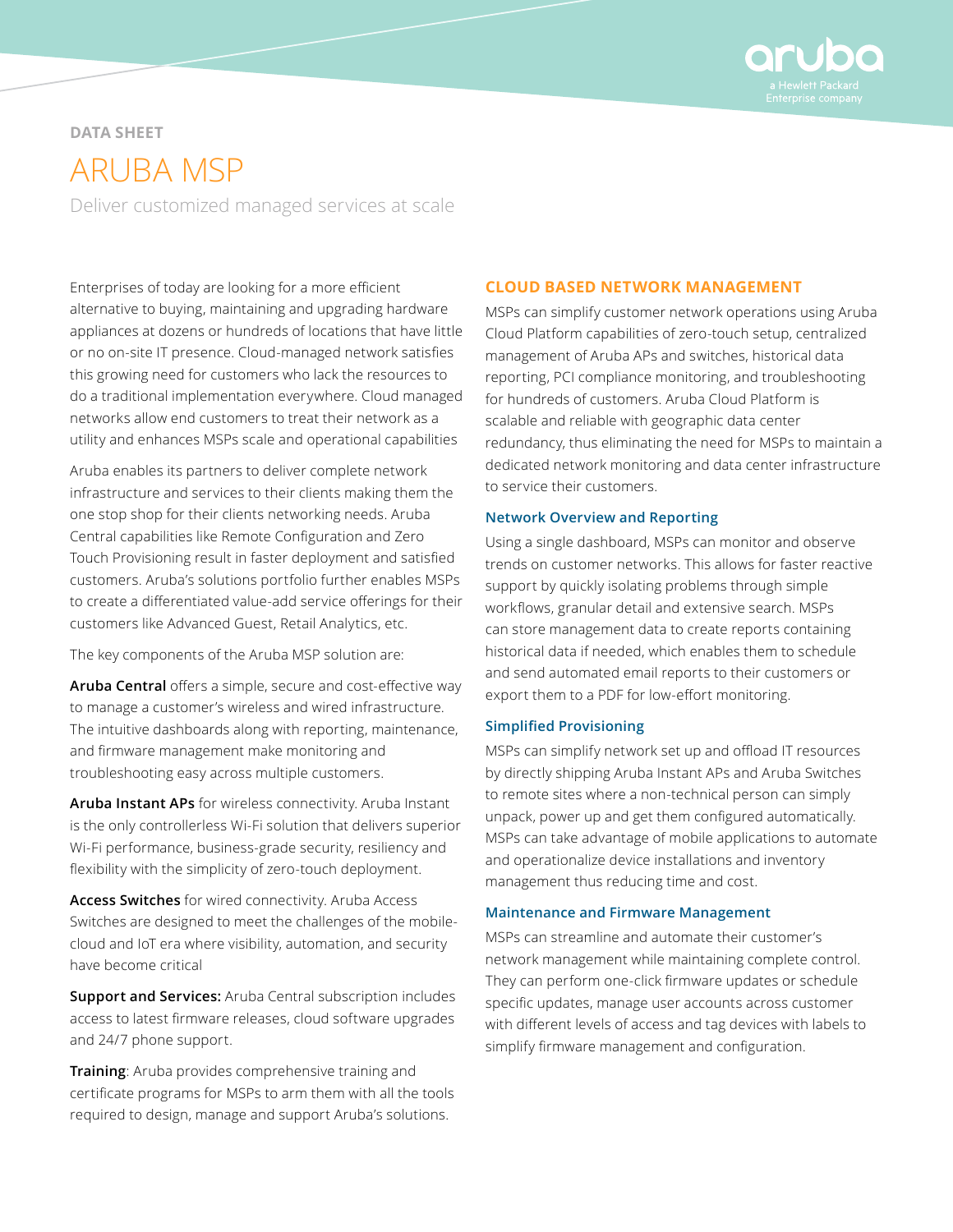#### **Customization**

MSPs can customize their portal and guest splash pages by uploading their own logo which can help them maintain and promote their brand with end customers. There are also options to localize various pages to support a diverse customer market. Along with this Central's RESTful APIs are available for MSPs to build their own custom applications with rich network context – Group Management, Monitoring, Configuration and more.

## **Flexible Network Consumption**

With Aruba, MSPs can purchase a set of management licenses and distribute them in parts across multiple endcustomers. Devices and licenses can be independently moved across multiple customer by the MSP without any intervention from Aruba support. Aruba Central provides network management for access points and switches in 1, 3, or 5-year subscription offerings.

### **Value Add Services**

MSPs can leverage the cloud platform advanced capabilities to offer services beyond basic network management, they include the following below:

*Guest Wi-Fi Services*

- Custom captive portals logo, background, color, ads
- Registration choices anonymous, self-registration, social login, Facebook Wi-Fi
- Control options duration, usage, landing page

#### *Retail Analytics*

- Customer traffic & engagement based on device presence & RSSI
- Customizable conversion metrics
- Insight across stores & times
- No device connection required!

#### *Connectivity Analytics*

- Live user connectivity monitoring across Wi-Fi, authentication, DHCP & DNS services
- Health score trending
- Analytics to identify & automatically root cause issues that truly impact users

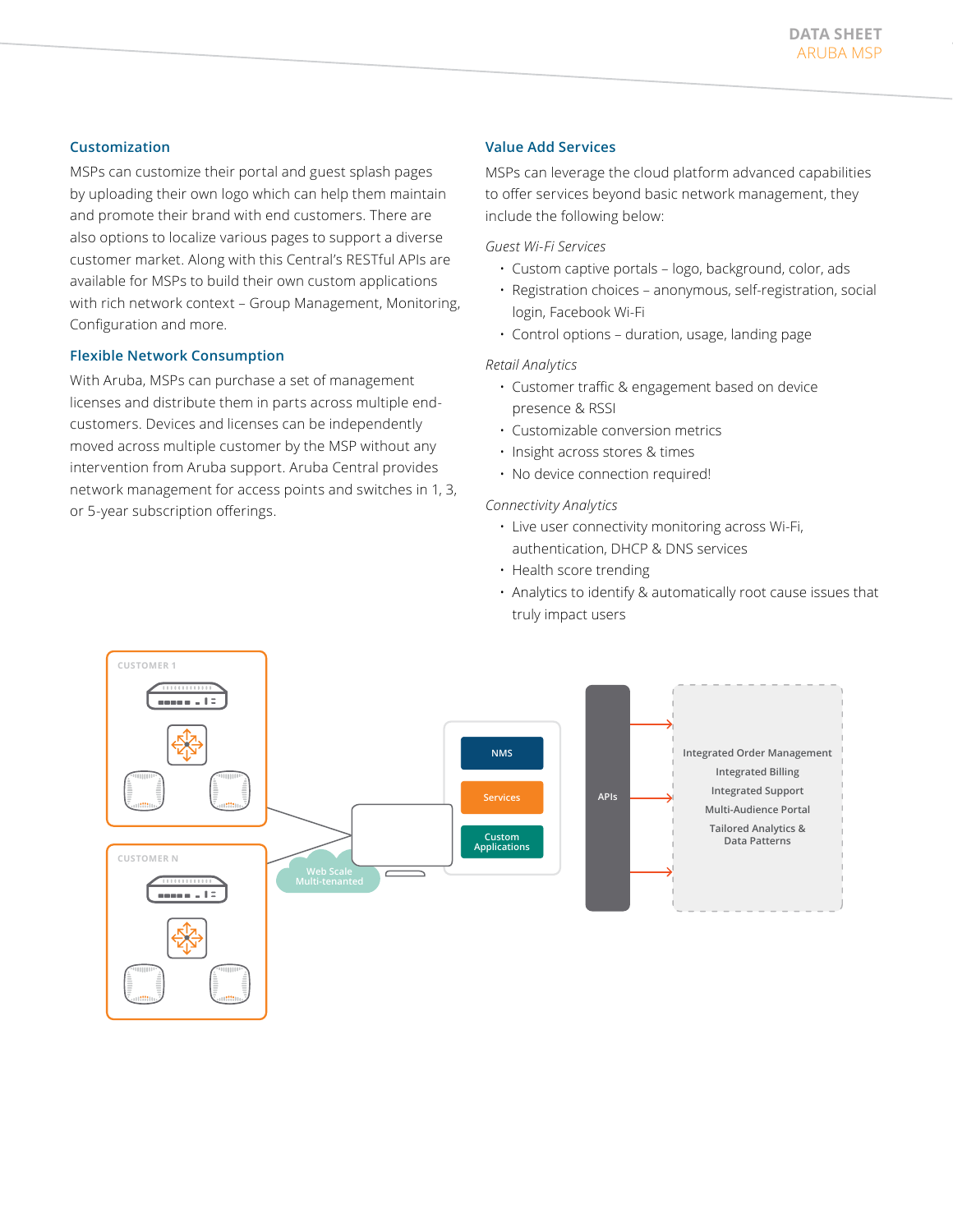## **ARUBA PRODUCT FAMILIES**

#### **Aruba Central**

Aruba Central is a robust cloud-based network management platform used to manage and monitor Aruba Instant APs and switches. Some solution benefits of Aruba Central are listed below, for more details see [http://www.arubanetworks.com/](http://www.arubanetworks.com/assets/ds/DS_ArubaCentral.pdf) [assets/ds/DS\\_ArubaCentral.pdf](http://www.arubanetworks.com/assets/ds/DS_ArubaCentral.pdf)

- Central provides anytime, anywhere access to all your customer networks for remote monitoring and management
- Simplified UI designed for varied levels of expertise with wizards and one click updates
- Secure and easy access to the management application with tiered user admin rights and multi-factor authentication
- High availability with redundancy across multiple datacenters
- Technical support included for any technical issues with managed network devices and services and access to the latest managed devices firmware releases

#### **Aruba Instant APs**

Aruba Instant is one of the most cost-effective businessgrade Wi-Fi solutions available today. Some solution benefits of Aruba Instant APs are listed below, for more details see [http://www.arubanetworks.com/assets/so/](http://www.arubanetworks.com/assets/so/SO_ArubaInstantWiFi.pdf) [SO\\_ArubaInstantWiFi.pdf](http://www.arubanetworks.com/assets/so/SO_ArubaInstantWiFi.pdf)

- Single controllerless architecture across headquarters, branch and home that is simple and easy to setup
- AppRF technology performs deep packet inspection and web content filtering
- Deep Packet Inspection (DPI) monitors mobile app usage and performance while optimizing bandwidth, priority and network paths in real time
- Airtime fairness allows more clients to move faster on the network
- Network survivability to the last AP, dual Ethernet uplinks leverage already-strong uplink resiliency options

#### **Aruba Access Switches**

Aruba's campus switch portfolio provides a truly integrated wired-wireless foundation for the digital workplace. Scalable, innovative platforms deliver power and performance with security, policy and application optimization for enterprise, small and medium businesses, and branch office networks. Some solution benefits of Aruba Switches are listed below, for more details see [http://www.arubanetworks.com/](http://www.arubanetworks.com/assets/so/SB_CampusSwitching.pdf) [assets/so/SB\\_CampusSwitching.pdf](http://www.arubanetworks.com/assets/so/SB_CampusSwitching.pdf)

- Industry leading performance, scalability and resiliency deliver high performance wireless aggregation for a superb user experience
- High density PoE+ and HPE Smart Rate multi-gigabit Ethernet provide plenty of PoE+ for access points and IoT devices
- Programmable Aruba ProVision ASICs and ArubaOS-Switch software enable fast wireless aggregation and simplicity
- Simple to deploy, secure and centrally manage, using Aruba's advanced security and network management tools

## **SUPPORT AND SERVICES**

Aruba Central has everything an MSP needs to maintain a fully operational enterprise network, including full technical support. Your Aruba Central subscriptions include phone and online support for any technical issues with managed network devices and services and access to the latest managed devices firmware releases. For more details see <http://www.arubanetworks.com/support-services/>.

Custom services includes SOW based integration support.

## **TRAINING**

Aruba's comprehensive training and certification coursework are available for MSPs to get acquainted with the Aruba hardware and software products. Aruba's lab intensive onsite course on Instant AP and Aruba switches will provide you the knowledge, skills and practical experience required to set up Aruba hardware. Exclusively for MSPs, Aruba offers a 1-day bootcamp that will enable you to build a managed services solution using our cloud platform and hardware products. Additionally, Aruba e-learning courses for Instant APs and Aruba Central give you the flexibility to study at your own pace. For more details about Aruba training services see [http://www.arubanetworks.com/support-services/](http://www.arubanetworks.com/support-services/training-services/) [training-services/](http://www.arubanetworks.com/support-services/training-services/).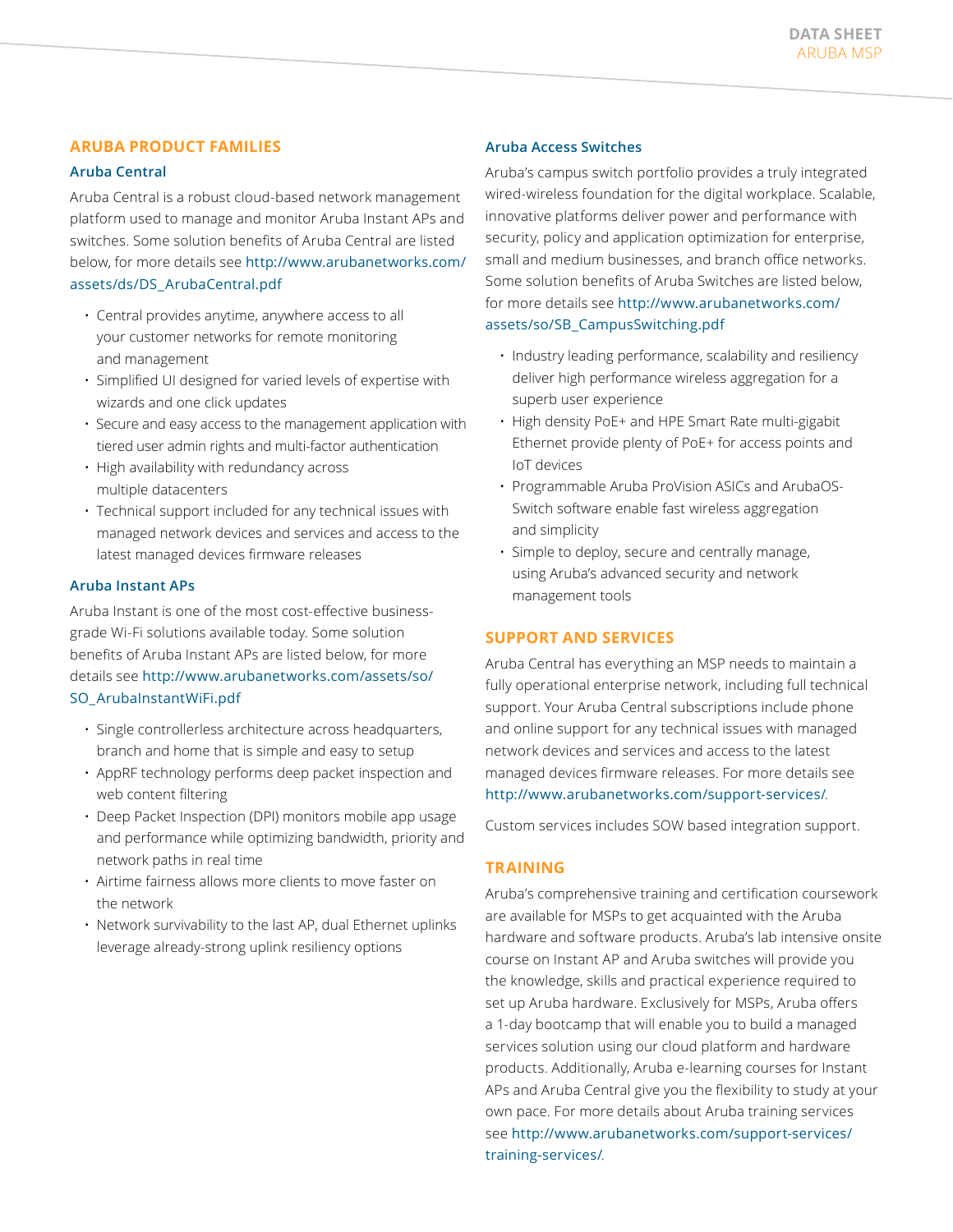## **SIMPLIFY THE WAY YOU ACQUIRE AND PAY FOR YOUR MSP SOLUTION**

Take the simplicity of the Aruba MSP solution even further. MSPs can choose their preferred configuration of infrastructure, software and services. Complete a short, easy subscription agreement and pay a predictable monthly subscription fee for a complete solution. MSPs too can avoid the hassle of ownership that their customers seek to avoid. MSPs choose the term and at the end, return it and subscribe to a new solution. MSPs can acquire their network solution with an ease similar to what they provide their customers.

## **ORDERING INFORMATION**

The Aruba MSP solution consists of Aruba Central and Instant APs, with optional add-ons of Aruba Access Switches, Advanced Support services and training. The following SKU's are available for MSPs to begin a service offering using Aruba products.

## **ORDERING INFORMATION**

| <b>Part Number</b>                     | Description                                              |
|----------------------------------------|----------------------------------------------------------|
| <b>Aruba Central Subscription</b>      |                                                          |
| JY925AAE                               | Aruba Central Device Management Subscription for 1 Year  |
| JY926AAE                               | Aruba Central Device Management Subscription for 3 Years |
| JY927AAE                               | Aruba Central Device Management Subscription for 5 Years |
| JY928AAE                               | Aruba Central Services Subscription for 1 Year           |
| JY929AAE                               | Aruba Central Services Subscription for 3 Years          |
| JY930AAE                               | Aruba Central Services Subscription for 5 Years          |
| Aruba Instant AP (see ordering guides) |                                                          |
|                                        | AP-303H                                                  |
|                                        | AP-203H                                                  |
|                                        | AP-203R/AP-203RP                                         |
|                                        | AP-365                                                   |
|                                        | AP-367                                                   |
|                                        | AP-374/375/377                                           |
|                                        | AP-377                                                   |
|                                        | IAP-304/305                                              |
|                                        | IAP-207                                                  |
|                                        | AP-303                                                   |
|                                        | AP-244/345                                               |
|                                        | IAP-334/335                                              |
|                                        | IAP-314/315                                              |
|                                        | IAP-324/325                                              |
|                                        | IAP-275/277                                              |
|                                        | <b>IAP-228</b>                                           |
|                                        | IAP-274/275                                              |
|                                        | AP-374/375/377                                           |